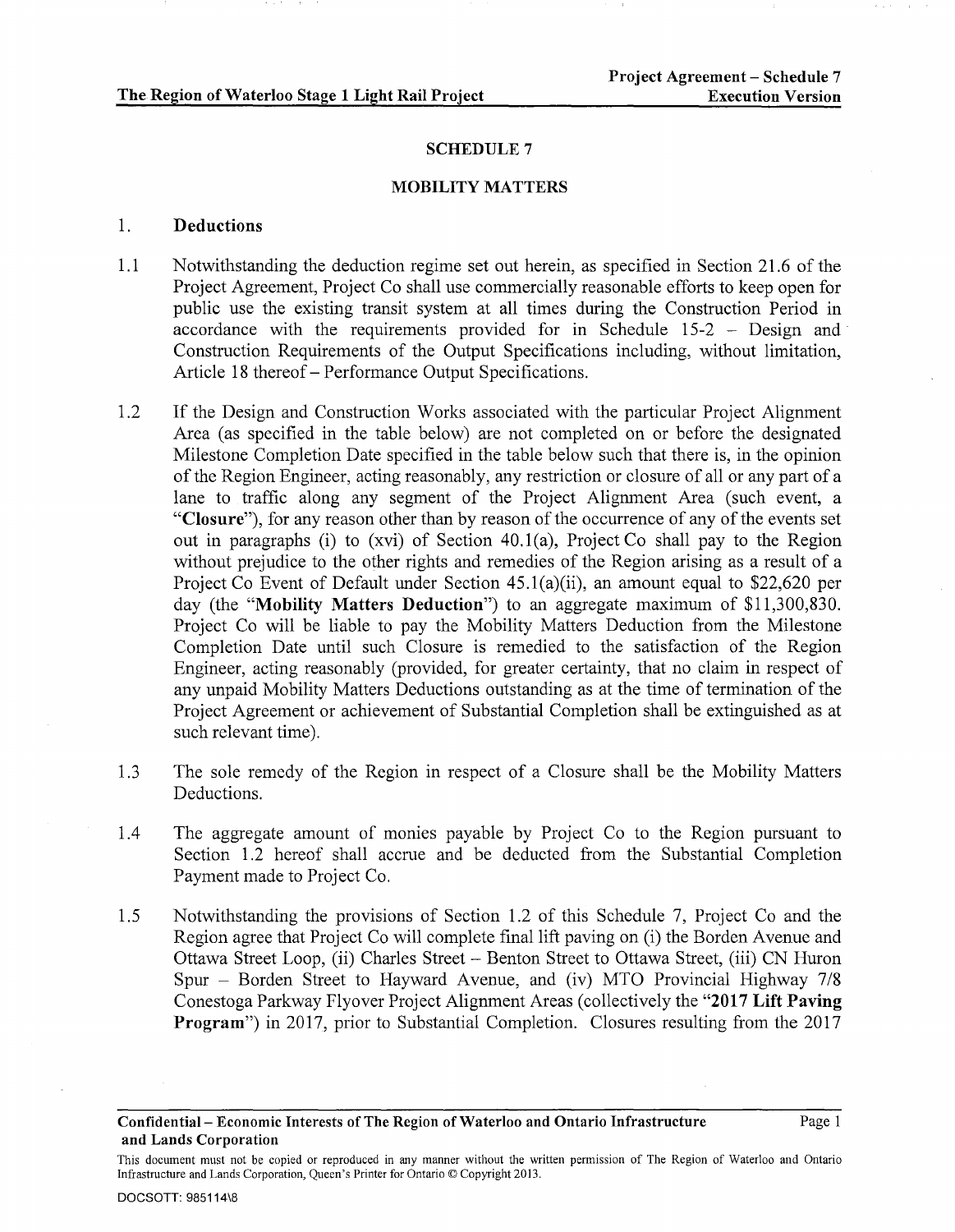Lift Paving Program shall not be subject to Mobility Matters Deductions from the date of the first Closure to a date that is forty five ( 45) days thereafter (such period, the "Lift Paving Period"); provided however that any Closure resulting from the 2017 Lift Paving Program that occurs outside of the Lift Paving Period shall subject Project Co to Mobility Matters Deductions, without prejudice to the other rights and remedies of the Region arising as a result of a Project Co Event of Default under Section 45.1(a)(ii). Project Co shall use commercially reasonable efforts to minimize the impacts of the 2017 Lift Paving Program. For all other purposes the provisions of Section 1.2 of this Schedule 7 are applicable.

This document must not be copied or reproduced in any manner without the written permission of The Region of Waterloo and Ontario Infrastructure and Lands Corporation, Queen's Printer for Ontario© Copyright 2013.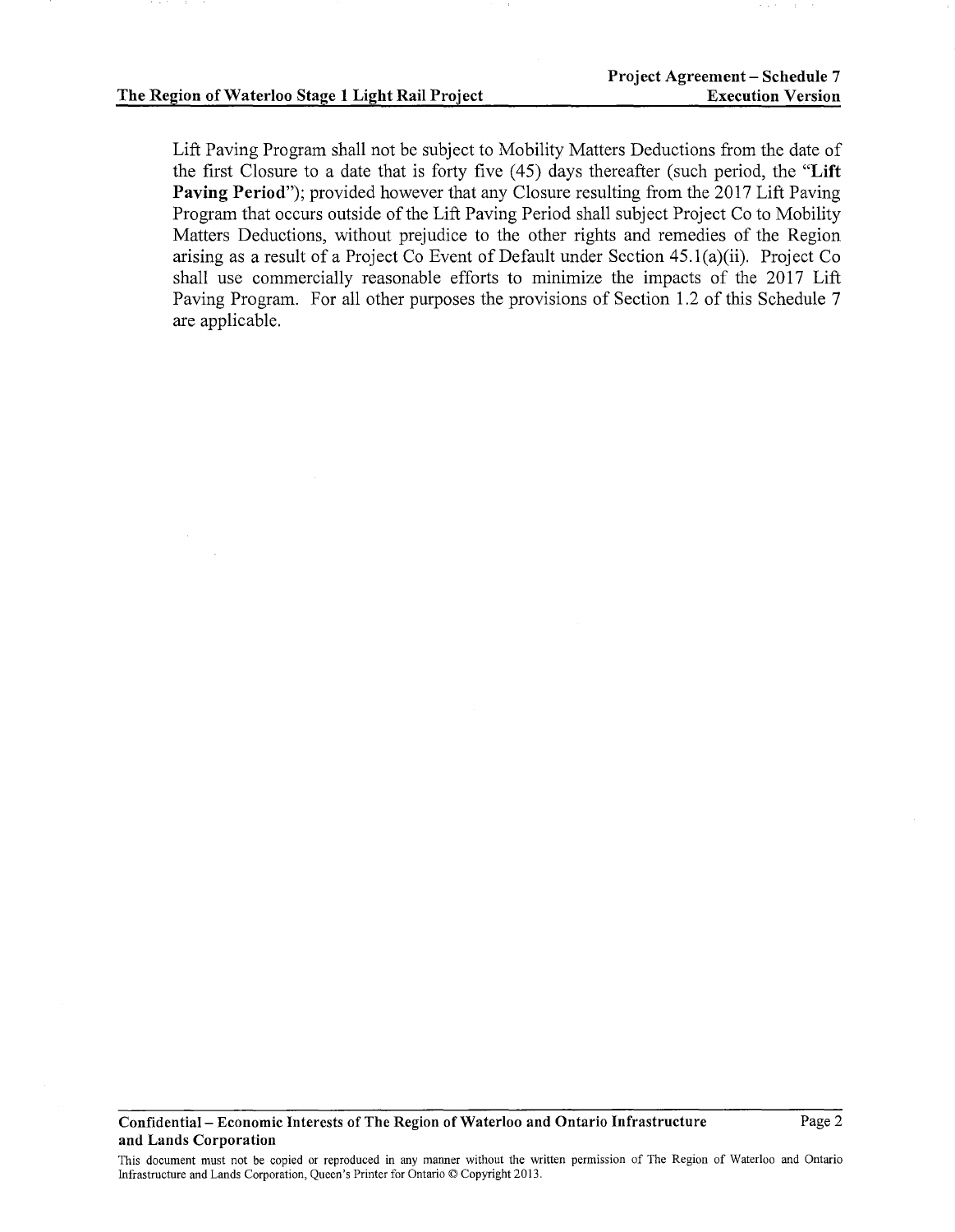|    | <b>Project Alignment Area</b>                                                                                                   | <b>Milestone Completion Date</b>                                                 |
|----|---------------------------------------------------------------------------------------------------------------------------------|----------------------------------------------------------------------------------|
|    | A. Conestoga Mall                                                                                                               | September 30, 2016                                                               |
|    | B. King Street and Northfield Drive                                                                                             | September 30, 2016                                                               |
|    | 1. MTO Provincial Highway 85 Northfield Drive Flyover                                                                           | September 30, 2016                                                               |
|    | C. Uptown Waterloo Loop                                                                                                         |                                                                                  |
|    | Erb Street/King Street to Union Street<br>1.                                                                                    | September 30, 2016                                                               |
|    | Erb Street/Caroline Street and Allen Street<br>2.                                                                               | September 30, 2016                                                               |
| D. | King Street at Union Street to King Street at Wellington Street                                                                 | September 30, 2016                                                               |
| Е. | King Street Grade Separation - Wellington Street to Victoria<br>Street on King Street including Waterloo Street and Duke Street | September 30, 2016                                                               |
| F. | Street, King Street/Victoria Street and King Street/Francis Street                                                              | One Hundred Twenty (120)<br>Calendar days and completed<br>by September 30, 2016 |
|    | G. City of Kitchener Loops                                                                                                      |                                                                                  |
|    | Francis Street to Frederick Street on Duke Street<br>1.                                                                         | September 30, 2016                                                               |
|    | 2.<br>Victoria Street to Benton Street on Charles Street                                                                        | September 30, 2016                                                               |
|    | Frederick Street and Benton Street between Duke Street and<br>3.<br><b>Charles Street</b>                                       | September 30, 2016                                                               |
|    | Borden Avenue and Ottawa Street<br>4.                                                                                           | December 31, 2016                                                                |
| Н. | Charles Street - Benton Street to Ottawa Street                                                                                 | December 31, 2016                                                                |
| Ι. | CN Huron Spur – Borden Street to Hayward Avenue                                                                                 | December 31, 2016                                                                |
|    | 1.<br>MTO Provincial Highway 7/8 Conestoga Parkway Flyover                                                                      | December 31, 2016                                                                |
| J. | Hayward Avenue, Courtland Avenue and Hydro One Network<br>Inc. Corridor                                                         | December 31, 2016                                                                |
|    | K. Fairview Park Mall                                                                                                           | December 31, 2016                                                                |

## Confidential- Economic Interests of The Region of Waterloo and Ontario Infrastructure and Lands Corporation

This document must not be copied or reproduced in any manner without the written permission of The Region of Waterloo and Ontario Infrastructure and Lands Corporation, Queen's Printer for Ontario© Copyright 2013.